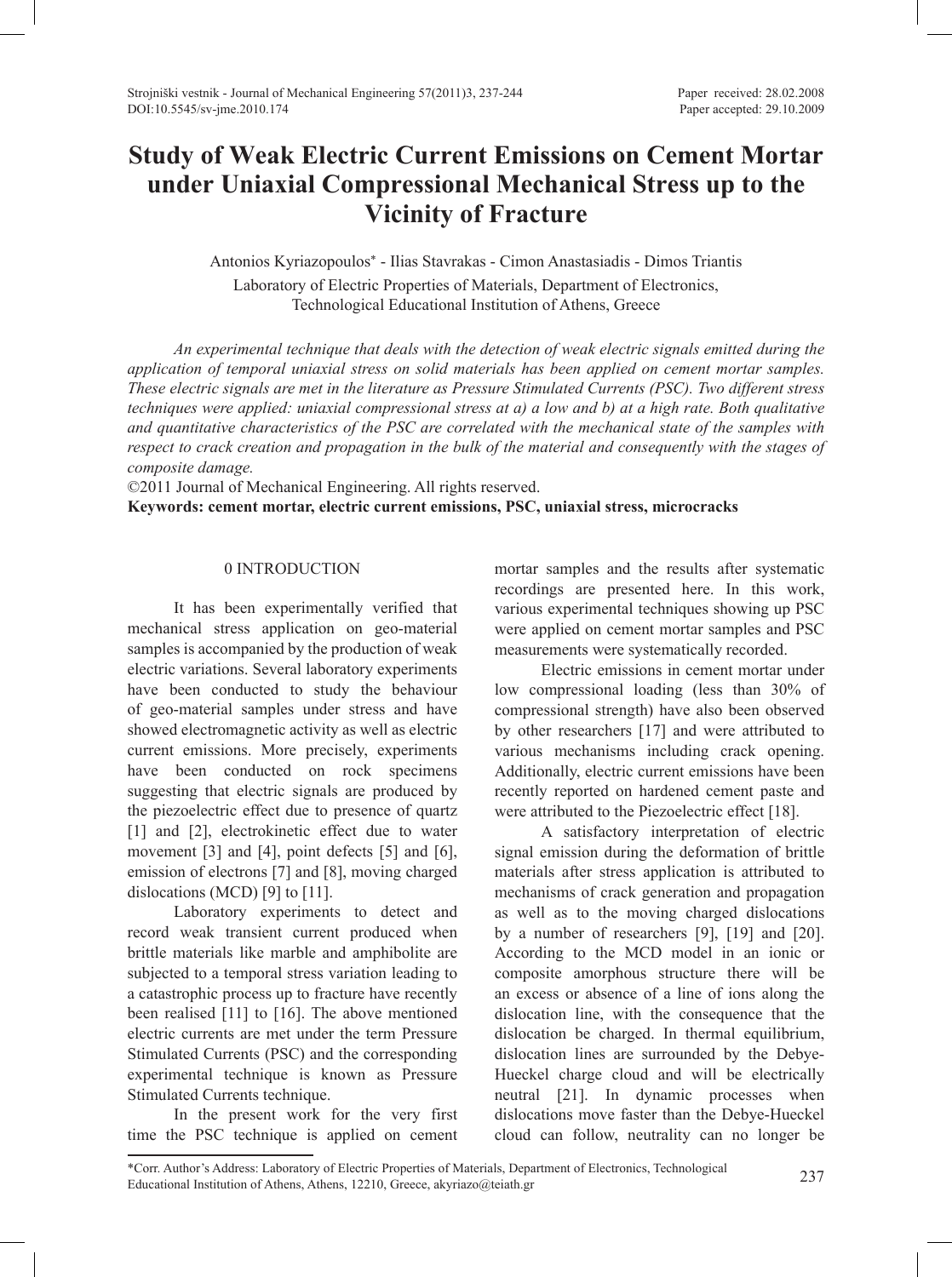maintained. It has been proved that when a brittle material is uniaxially compressed with a time varying stress σ, the Pressure Stimulated Current is proportional to the strain rate [11]:

$$
I \propto \frac{d\varepsilon}{dt} \propto \frac{1}{E} \frac{d\sigma}{dt},\qquad(1)
$$

where *dε*/*dt* is the compressional strain rate, *dσ*/*dt*  is the stress rate and *Ε* is the modulus of elasticity. *E* is constant in the linear-elastic behaviour range while it varies in the non-linear deformation range and in the localized failure crack zone that follows, as a result of microcrack formation. As can be seen, Eq. (1) which comes from the MCD model is a tool giving qualitative rather than quantitative information.

## 1 DESCRIPTION OF THE EXPERIMENTAL **TECHNIQUES**

Two groups of PSC recording experiments are presented and they refer to the case when the samples suffer a uniaxial compressional stress.

In the first group, the uniaxially applied stress  $\sigma$  is increasing linearly at a slow rate described by:

$$
\sigma = a \cdot t,\tag{2}
$$

where *a* is the stress rate, the values of which do not usually exceed 500 kPa/s and the ordinary values are around 100 kPa/s. At  $t = t_f = \sigma_{max} / a$ , where  $\sigma_{max}$  is the ultimate compressional stress, the sample fails. This experimental technique henceforth will be referred to as Low Stress Rate Technique (LSRT).

In the second group, while the sample is in a state of constant uniaxial stress  $\sigma_k$ , an abrupt stepwise stress increase of short duration Δ*t* is applied so that the uniaxial stress increases by  $\Delta \sigma = \sigma_k + 1 - \sigma_k$ , where  $\sigma_k + 1$  is the new state after the application of the stress increment (see Fig. 1). It must be noted that the new stress state  $\sigma_k$  + 1 remains constant until a following stress increment is applied. The aforementioned temporal variation of stress  $\sigma$ , as recorded during this experimental procedure can be described in a good approximation by Eq. 3.

$$
\sigma(t) = \begin{cases}\n\sigma_k = \text{constant} & \text{for } t < t_k \\
\sigma_k + b(t - t_k) & \text{for } t_k < t < t_{k+1} \\
\sigma_{k+1} = \text{constant} & \text{for } t > t_{k+1}\n\end{cases} \tag{3}
$$

This stepwise stress technique hereafter called Step Stress Technique (SST) is suitable to expose PSC in both the linear and non-linear ranges of the material deformation. Typical values of stress rate  $\sigma$  vary between 1.5 and 5 MPa/s and are always greater than those of the LSRT technique.



Fig. 1. *Schematic representation of uniaxial stress σ variation with respect to time as it was recorded experimentally using the Step Stress Technique*



Fig. 2. *Schematic representation of the SST and LSRT experimental techniques*

Fig. 2 shows the schematic representation of the SST and LSRT experimental techniques. A pair of electrodes was attached to the sample in a direction perpendicular to the axis of the applied stress and the PSC measurements were achieved using a sensitive programmable electrometer (Keithley 6514) and all data were stored in a computer hard disk through a GPIB interface. The stressing system comprised an uniaxial hydraulic load machine (Enerpac–RC106) that applied compressional stress to the sample.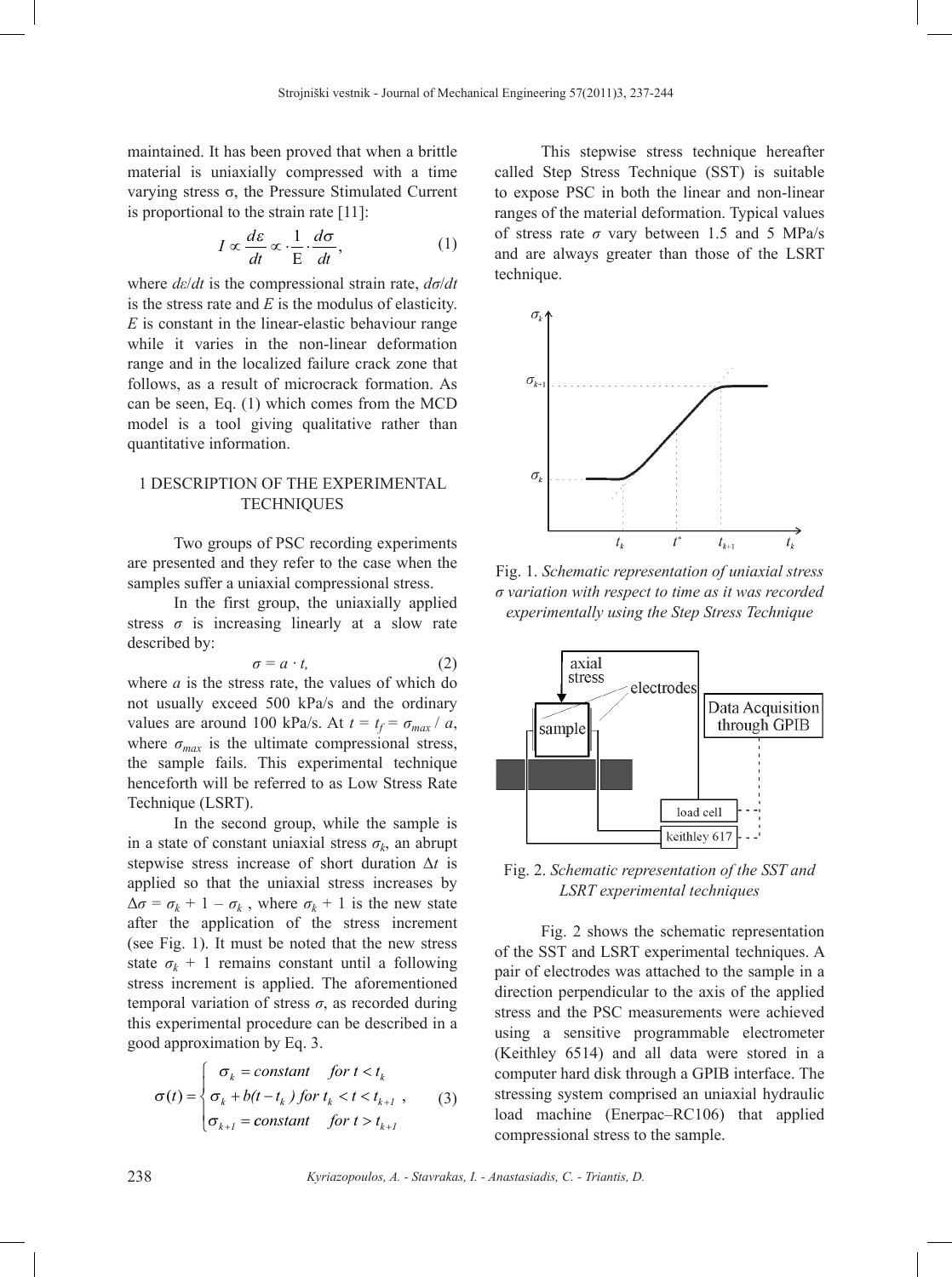The experiment was conducted in a Faraday shield to prevent electric noise. Between each sample and the stressing system thin Teflon plates were placed in the direction of stress, in order to provide electrical insulation. The electrodes were attached to the cement mortar sample, using conductive paste.

## 2 SAMPLES

Cement mortar samples were used, composed of Portland type cement OPC (Ordinary Portland Cement), sand and water at a ratio 1:3:0.5 respectively. The samples were utilized 3 months after their preparation in order to age properly and achieve an approximate 95% of their maximum strength. The maximum diameter of the sand grains of the composition was 2 mm. Its density was 2.2 gr/cm3 and its porosity was approximately 8%.

Table 1 incorporates the characteristics of the samples including their geometric shapes, the fracture limits and the applied stress or load rates for each experimental technique.

Fig. 3 shows a representative relative compressional stress  $(\hat{\sigma})$  - strain  $(\varepsilon)$  curve of the used samples. The relative compressional stress value is given as  $\hat{\sigma} = \sigma / \sigma_{max}$ , where  $\sigma$ max material behavior at least up to stresses of 70% is the ultimate compressional stress. It is evident that it can be characterized by a linear  $(\hat{\sigma} = 0.7)$  approximately of the ultimate compressional stress. In this range the material is characterized by a linear-elastic behavior and an elasticity modulus *E*. The stress  $\sigma$  on the material is related to the deformation *ε* (i.e. strain) according to the following linear law:

$$
\sigma = E_0 \cdot \varepsilon \,, \tag{4}
$$

where  $E_0$  is the elasticity modulus of the undamaged material and according to the experimental data presented in the stress - strain curve  $E_0 = 13$  GPa approximately. When the relative compressional stress acquires values greater than 0.7 approximately, the material is driven to a range of non-linear deformation and eventually into the localized failure zone.



Fig. 3. *Stress–strain diagram of the used cement mortar samples; the stress axis corresponds to the relative compressive stress*

## 3 EXPERIMENTAL RESULTS AND DISCUSSION

Representative PSC recordings from a set of experiments using both of the referred techniques (LSRT and SST) were conducted. The PSC recordings from the respective experiments are characterized by a systematic repeatability if all experimental requirements are carefully satisfied.

In the first type of experiments (LSRT), the samples were loaded at a constant positive uniaxial stress rate 0.18 MPa/s. Fig. 4 depicts the recordings of the PSC emitted from cement mortar along with the relative compressional stress. As long as the sample is stressed uniaxially at low stress values corresponding to relative

Table 1. *Characteristics of the samples, and parameters of the applied experimental techniques*

| Sample | Dimensions               | Fracture limit | Experimental | Stress rate     |  |
|--------|--------------------------|----------------|--------------|-----------------|--|
| Code   | mm                       | [MPa]          | technique    | [MPa/s]         |  |
| CM01   | $50 \times 50 \times 70$ | 50             | LSRT         | $0.18 \pm 0.01$ |  |
| CM02   | 50 x 50 x 70             |                | SST          | $5.0 \pm 0.1$   |  |

239 *Study of Weak Electric Current Emissions on Cement Mortar under Uniaxial Compressional Mechanical Stress up to the Vicinity of Fracture*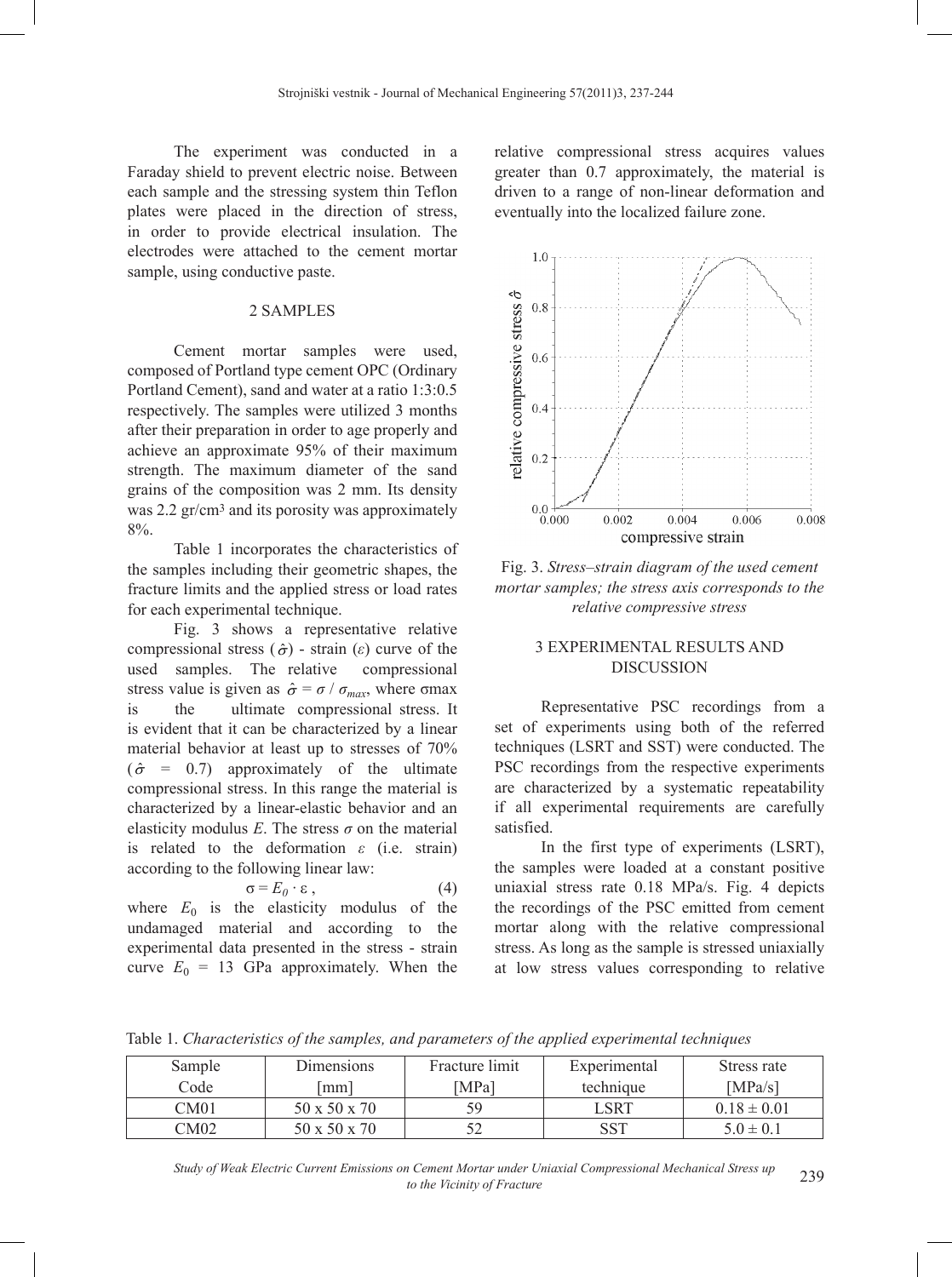compressional stress values lower than 0.65 approximately, the PSC values are very small. According to what Eq. (1) indicates and given that in the LSRT technique  $(d\sigma / dt = \text{const.})$  no PSC appearance should be expected in a range of relative compressional stress less than 0.65. The fact that a very weak but distinguishable PSC is recorded, must be related with the activation of some microcracks which might start from the interfaces between grains and cement especially in regions of the material near the compressed surfaces of the sample.



Fig. 4. *The behaviour of PSC with respect to linearly increasing stress (Low Stress Rate Technique); in the inset graph the PSC is shown on a logarithmic axis for*  <sup>σ</sup>ˆ *> 0.6*

 upon the sample becomes greater than 0.65 When the relative compressional stress approximately, then, a very intense exponential increase of the PSC values is observed which is directly related with the fact that the material has been driven into the non linear deformation range (see Fig. 3). In this range the elasticity modulus gradually decreases and a PSC emission is also expected by Eq. (1). The PSC values increase rapidly and continuously up to the failure limit. In this range microcracks occur leading to the appearance of fresh surfaces due to bond breaking and lattice destruction. The appearance

of localized charges is expected as a consequence of this. On the other hand, it has been observed on cement mortar samples that no measurable compressional stress – induced cracks have been formed before stress approaching 70% of the ultimate stress had been reached [22].

As can be seen in Fig. 4 the recorded PSC is a weak systematically increasing transient current. Although the creation and propagation of a microcrack is a random phenomenon in the catastrophic process, there is nevertheless, always a first microcrack which develops to a main – mother – crack defining a dominant orientation. Consequently, there must be a dominant current component whose orientation is related with the mother crack orientation. Evidently, the measured PSC corresponds to one or more of the current components which are definitely different from zero as has been proved experimentally.



Fig. 5. *a) Presentation of the stepwise stress steps, b) the corresponding PSC recordings with respect to time*

If the PSC values are correlated with the relative compressional stress values  $\hat{\sigma}$  in the range 4, they are described by an exponential law of the (zone nonlinear deformation)  $(0.7 < \hat{\sigma} < 0.85)$ then, as can be seen in the inset diagram of Fig. form:

$$
I = I_o \cdot \exp\left(\alpha \cdot \hat{\sigma}\right),\tag{5}
$$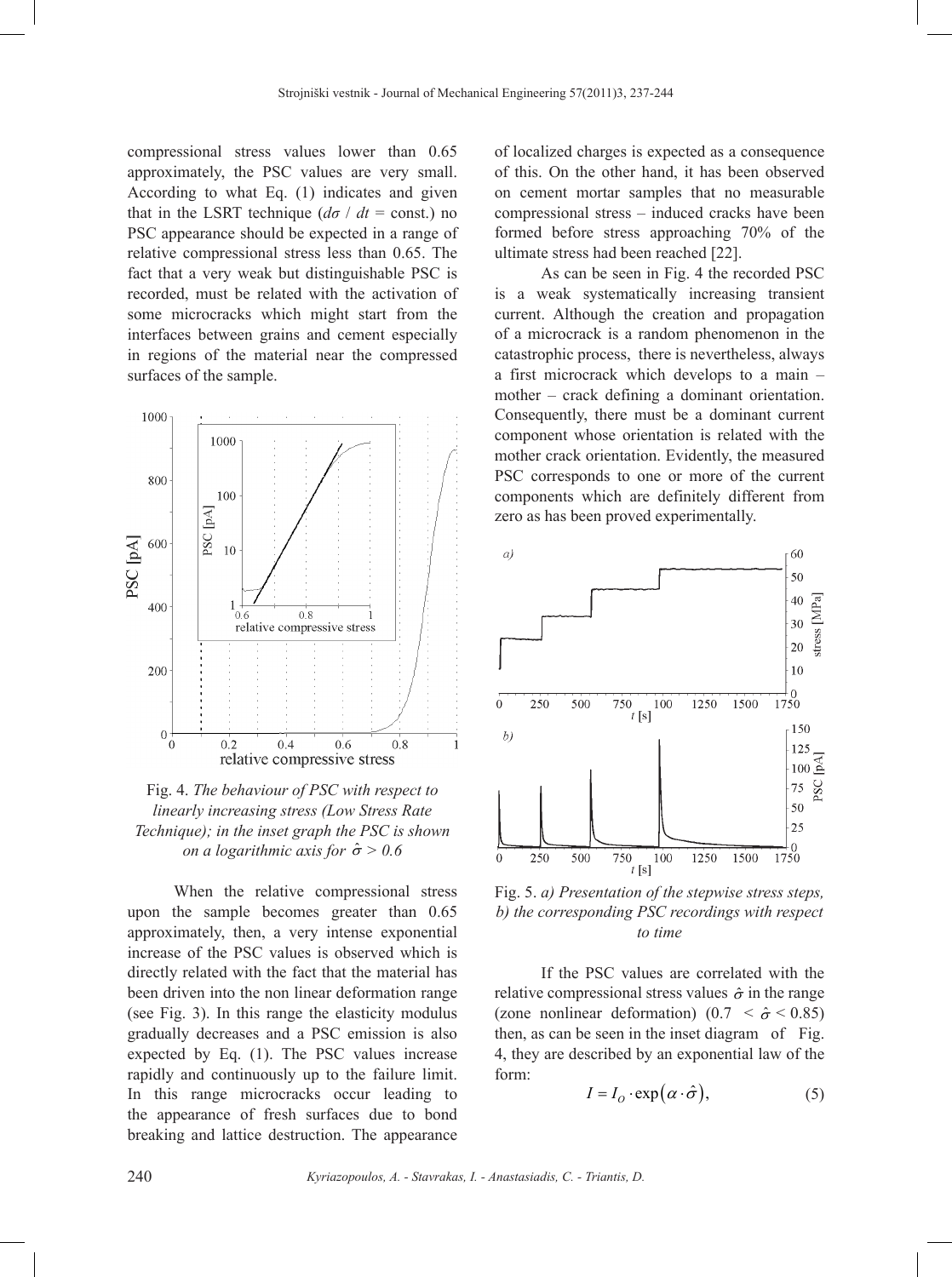where  $I_O$  is a current constant and the characteristic exponent  $\alpha$  describing the magnitude of the PSC increase in the referred range, (after fitting) has a value *α* ≈ 24. The deviations of PSC values from the exponential law are evident when the relative compressional stress becomes greater than the value ( $\hat{\sigma} \approx 0.85$ ), a value corresponding failure crack zone. In this range the PSC values to a transition zone signaling the onset of unstable crack growth and the material enters a localized keep on increasing intensely and as the ultimate strength point is reached, the PSC gets to a maximum.

During the second type of experiment (SST), four sequential abrupt stress increases at a constant rate ( $b = 5$  MPa/s approximately) were performed (see Fig. 5a). The temporal variation of the PSC during the above procedure is depicted in the diagram of Fig. 5b. On application of each abrupt stepwise uniaxial compressional stress, an equally abrupt current spike appears, having a peak at a value *PSC*peak, as soon as the stress gets to the final state  $\sigma_k$  + 1. It should be noted that the appearance of the PSC is due to the abrupt application of stress even at low stress levels. The abrupt stress increase during the stepwise stress procedure produces an inhomogeneous stress field within the non-homogeneous structure of the material under compression. When the local stress exceeds local strength, then, a microcrack occurs. During a microcrack opening two fresh surfaces are produced in the bulk of the material since the bonds are broken and the lattice is destroyed. These new surfaces are responsible for the charge separation phenomenon. Instantaneous charges are produced due to the destruction of the lattice and weak electric currents flow in order to get the distorted equilibrium state to a new stable equilibrium state. Thus, the  $PSC_{\text{peak}}$  can be interpreted. During microcrack creation and the consequent charge appearence, a time-varying microcurrent appears around the microcrack. The recorded PSC is the superposition of such microcurrents. Its magnitude gets to a maximum when the local concentration of microcracks gets also to a maximum.

Particularly, when two or more cracks meet a hard aggregate particle like sand grain, they merge leading to the generation and propagation of a mother crack so that instead of a single

crack advancing, a whole family of cracks could gradually be formed, and this requires larger forces and uses more energy.



Fig. 6. *The two relaxation mechanisms of the fourth step are characterized by two different slopes*

Accordingly, after the appearance of *PSC*peak, relaxations of a complex exponential decrease law to background level follow. Fig. 6 depicts the PSC recording of the fourth abrupt uniaxial compressional stress step, on a logarithmic current axis with respect to time. It is evident that after the appearance of the  $PSC<sub>peak</sub>$ , two relaxation processes occur. Fitting PSC values as a function of time indicates that an exponential relaxation law should exist, with an initially short relaxation time  $\tau_1$  followed by a fairly longer  $\tau_2$ . Such a relaxation can be empirically described by the relation in Eq. (6).

$$
I(t) = A_1 \cdot \exp\left(-\frac{t}{\tau_1}\right) + A_2 \cdot \exp\left(-\frac{t}{\tau_2}\right) \tag{6}
$$

where  $A_1$  and  $A_2$  are constants. Results from other experiments conducted on materials like marble and amphibolite, are verified qualitatively [15] and [20]. After the PSC becomes maximum and taking into account that the stress remains constant, the microcrack production rate decreases rapidly and consequently the PSC decreases with a short relaxation time  $\tau_1$ . This decrease does not continue at the same rate because another mechanism may keep the PSC for a long time, so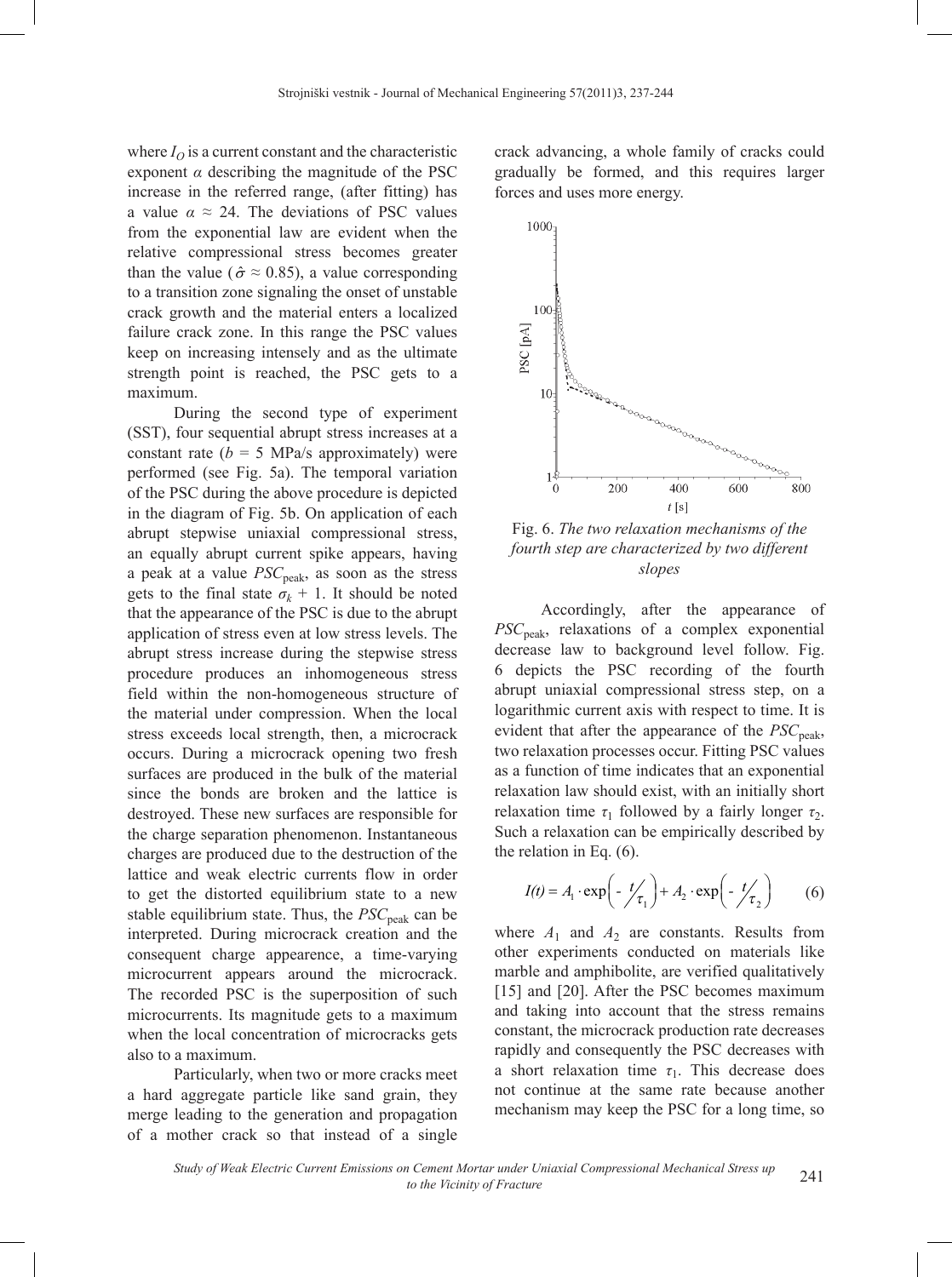that the PSC relaxation takes place with a longer time constant  $\tau_2$ .

A probable cause is the continuing material strain, even at a very low rate, although stress is unchanged. The new microcracks that go on appearing produce new microcurrents and result in conserving PSC at relatively high values that do not permit a direct relaxation to noise level.



Fig. 7. Correlation of the PSC<sub>peak</sub> values with *respect to the final stress level*  $\hat{\sigma}_{k+1}$ 

The *PSC*<sub>peak</sub> value of each PSC following the application of an abrupt stepwise uniaxial compressional stress depends on the final state  $\sigma_k + 1$ .

In Table 2, *PSC*<sub>peak</sub> values can be read with respect to the initial σk and the final  $σ_k + 1$  states of each stress step, as well as with the respective relative compressional stress states  $\hat{\sigma}_k$  and  $\hat{\sigma}_{k+1}$  of steps 3 and 4 correspond to stress values  $\hat{\sigma}_{k+1}$ . Fig. 7 depicts graphically the PSCpeak values with respect to the corresponding values of the final state  $\hat{\sigma}_{k+1}$  of each step. The final states values are evidently greater than the initial. A which have driven the material into the non-linear deformation range ( $\hat{\sigma}_{k+1}$ > 0.7). The *PSC*<sub>peak</sub> samples [12]. similar behaviour has been observed in laboratory experiments using the SST technique on marble

Table 2 shows the calculated values of the totally emitted electric charge *Q* during the four sequential abrupt stress increases as well as the values of the relaxation time constants  $\tau_1$  and  $\tau_2$ .

An intense increase of the electric charge can be observed (Fig. 8), as long as the value of the final state  $\hat{\sigma}_{k+1}$  in which the material will relax

after the abrupt stepwise uniaxial compressional stress procedure. Such an increase is directly related with the continuously increasing *PSC*<sub>peak</sub> value (Fig. 7), and with the values of the relaxation time constants  $\tau_2$  and  $\tau_2$ , which, as it becomes evident from Table 2, keep on increasing with the value of the final state  $\hat{\sigma}_{k+1}$ .



Fig. 8. *Correlation of the totally emitted electric charge with respect to final stress level*  $\hat{\sigma}_{\scriptscriptstyle{k+1}}$ 

#### 4 CONCLUSIONS

 PSC laboratory experiments were conducted on hardened cement mortar samples. It was found that the used samples exhibit a familiar behaviour, which has similarities to those of rocks like marble and amphibolite. In the present work, the experimental results can be summarised as follows:

From the microphysical point of view it is noted that in the non-linear deformation range micro structural changes occur within the samples depending on the stress magnitude. They constitute the dominant form of all heterogeneities that determine the process of eventual failure. In particular, in the cement mortar there is a transition zone between the aggregate and the hydrated cement paste which constitutes a region of relative weakness containing a number of microcracks even before loading, during the shrinkage state. The increasing number of microcracks at the lateral edges of shear cracks reaches a minimum critical distance with respect to each other and begins to merge.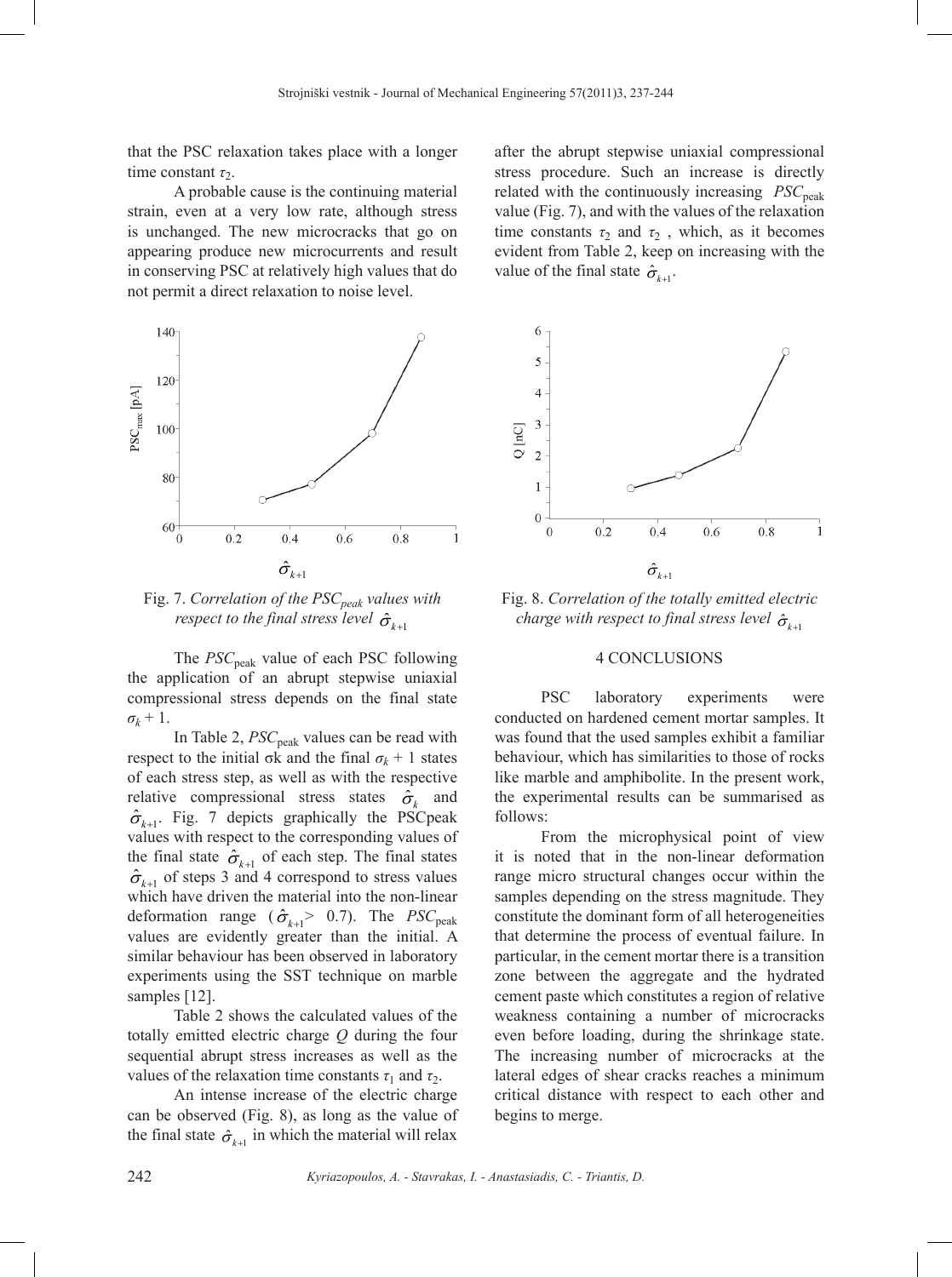| step | $\sigma_k$<br>[ $MPa$ ] | $\sigma_{k+1}$<br>[MPa] | $\sim$<br>$\sigma_{\scriptscriptstyle k}$ | $\hat{\sigma}_{\scriptscriptstyle k+1}$ | $PSC_{\rm peak}$<br>$\lceil pA \rceil$ | $\tau_{1}$<br>[s] | $\tau_2$<br>[s] | [nC] |
|------|-------------------------|-------------------------|-------------------------------------------|-----------------------------------------|----------------------------------------|-------------------|-----------------|------|
|      | 5.5                     | 14.5                    | 0.11                                      | 0.30                                    | 70.5                                   | 5.6               | 159             | 0.95 |
|      | 14.5                    | 23.0                    | 0.30                                      | 0.48                                    | 77.1                                   | 7.4               | 182             | 1.38 |
|      | 23.0                    | 33.5                    | 0.48                                      | 0.70                                    | 98.0                                   | 9.1               | 227             | 2.25 |
| 4    | 33.5                    | 42.0                    | 0.70                                      | 0.88                                    | 137.5                                  | 13.1              | 294             | 5.34 |

Table 2. *Values of the parameters of the SST technique (b*  $\approx$  *5 MPa/s)* 

The above are directly correlated with the emission of weak electric currents in all of the used techniques of mechanical stress. Both qualitative and quantitative characteristics of the Pressure Stimulated Currents may show the stress range to which the sample has been subjected.

Summarizing, PSC measurements can provide a prediction of the stress state of the material relative to the crack openings and in general to the stages of composite damage.

### 5 ACKNOWLEDGEMENTS

The authors wish to thank Prof. Z. Agioutantis, Director of the Rock Mechanics Laboratory of the Technical University of Crete for providing the equipment to draw the stressstrain diagram of the cement mortar samples.

#### 6 REFERENCES

- [1] Nitsan, U. (1977). Electromagnetic emission accompanying fracture of quartz-hearing rocks. *Geophysical Research Letters*, vol. 4, p. 333-337.
- [2] Ogawa, T., Oike, K., Mirura, T. (1985). Electromagnetic radiations from rocks. *J. Geophys. Res*., vol. 90, p. 6245-6249.
- [3] Ishido, T., Mizutani, H. (1981). Experimental and theoretical basis of electrokinetic phenomena in rock-water systems and its applications to geophysics. *J. Geophys. Res.*, vol. 86, p. 1763-1775.
- [4] Yoshida, S., Clint, O.C., Sammonds, P.R. (1998). Electric potential changes prior to shear fracture in dry and saturated rocks. *Geophys. Res. Lettters*, vol. 25, p. 1577- 1580.
- [5] Varotsos, P., Alexopoulos, K. (1986). *Thermodynamics of point defects and*

*their relation with bulk properties*. North-Holland, Amsterdam.

- [6] Hadjicontis, V., Mavromatou, C. (1994). Transient electric signals prior to rock failure under uniaxial compression. *Geophys. Res. Letters*, vol. 21, p. 1687-1990.
- [7] Brady, B.T., Rowell, G.A. (1986). Laboratory investigation of the electrodynamics of rock fracture. *Nature*, vol. 321, p. 448-492.
- [8] Enomoto, J., Hashimoto, H. (1990). Emission of charged particles from indentation fracture of rocks. Nature, vol. 346, p. 641-643.
- [9] Vallianatos, F., Tzanis, A. (1998). Electric current generation associated with the deformation rate of a solid: Preseismic and coseismic signals. *Physics and Chemistry of the Earth*, vol. 23, p. 933-938.
- [10] Vallianatos, F., Tzanis, A. (1999). A model for the generation of precursory electric and magnetic fields associated with the deformation rate of the earthquake focus. Hayakawa, M. (ed.), *Atmospheric and Ionospheric electromagnetic phenomena associated with Earthquakes*, Terra Scientific Publishing Co, Tokyo.
- [11] Vallianatos, F., Triantis, D., Tzanis, A., Anastasiadis, C., Stavrakas, I. (2004). Electric earthquake precursors: from laboratory results to field observations. *Physics and Chemistry of the Earth*, vol. 29, p. 339-351.
- [12] Anastasiadis, C., Triantis, D., Stavrakas, I., Vallianatos, F. (2004). Pressure stimulated currents (PSC) in marble samples after the application of various stress modes before fracture. *Annals of Geophysics*, vol. 47, p. 21-28.
- [13] Anastasiadis, C., Triantis, D., Hogarth, C.A. (2007). Comments on the phenomena

<sup>243</sup> *Study of Weak Electric Current Emissions on Cement Mortar under Uniaxial Compressional Mechanical Stress up to the Vicinity of Fracture*